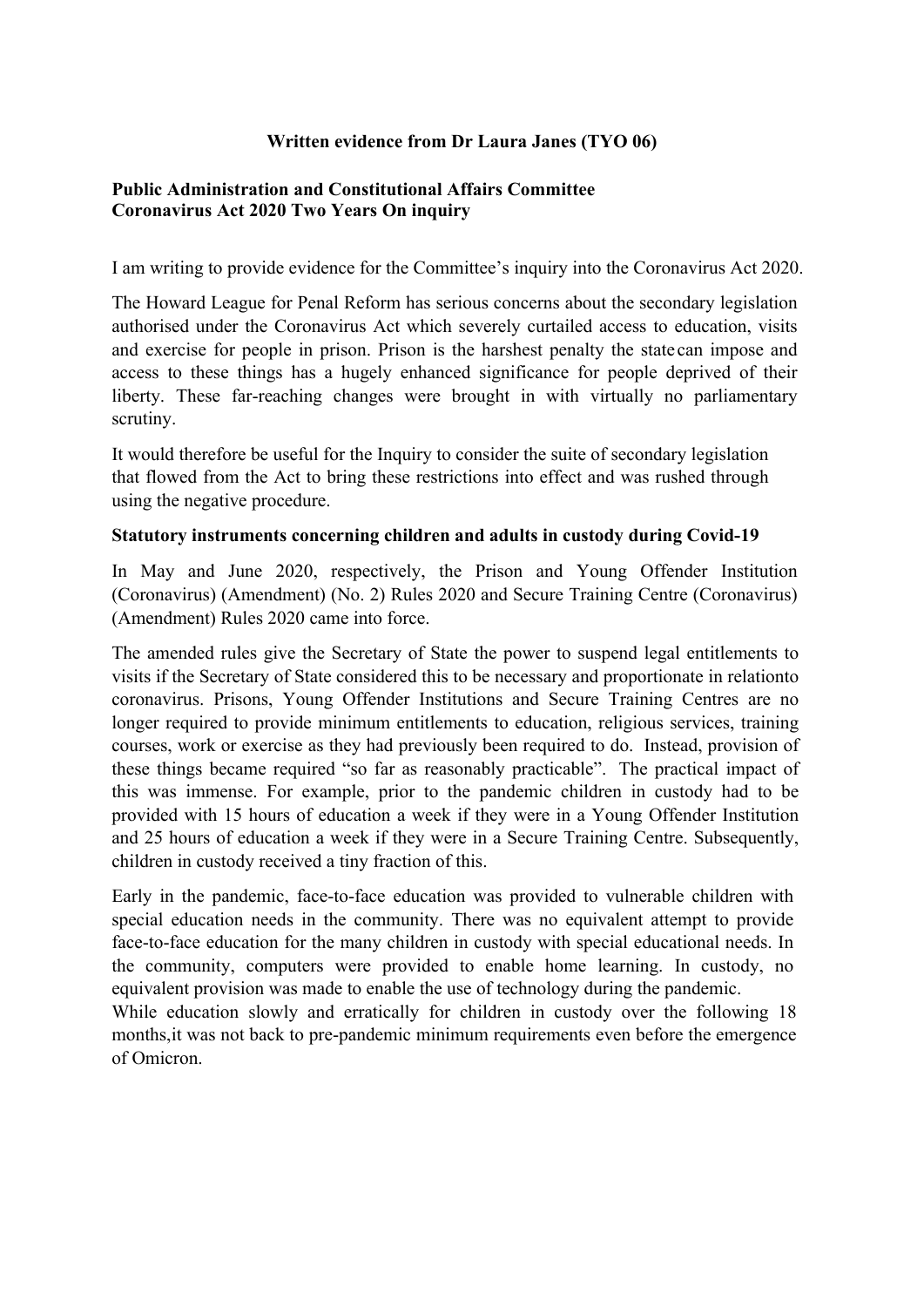The Howard League has published two briefings about the lethargy and mental ill-health experienced by children and young adults in prison during the pandemic, as explained by young people who called Howard League's legal advice line.<sup>1</sup>

As the pandemic exacerbated backlogs in the crown court, a rising proportion of people in prison during the pandemic were on remand – unsentenced, yet subject to extraordinarily harsh conditions of imprisonment. As courts disproportionately remand Black and minorityethnic defendants to custody, these conditions have compounded the already stark racial inequalities in the criminal justice system.<sup>2</sup>

Prison regimes have been extremely slow to restart, even after all legal restrictions were dropped in the community. Understandably, this has been difficult for people in prison to cope with. Many people in prison, including children, have been locked in their cells for upto 23 hours a day for much of the past two years.

# **Parliamentary concerns about the statutory instruments**

In 2020, the Secondary Legislation Committee and the Joint Committee on Statutory Instruments both expressed concerns about the amended rules.

The Secondary Legislation Committee felt that welfare issues might arise from the denial of visits and the scaled-back minimum regime. It noted that the amendments to the prison and Young Offender Institution rules included a transition of period of at least three months, and that this could be extended by the Secretary of State to a maximum of six months  $3$ 

Though the amended rules for Secure Training Centres did not include a transition period, the Committee noted that children could be subjected to a restricted regime for up to two years. It suggested that the Lords might wish to ask how the amended rules would be monitored and whether there would be regular reports to Parliament.<sup>4</sup>

The Joint Committee on Statutory Instruments queried the powers relied on for provisions about the transition period. In a memorandum to the Committee, the Ministry of Justice described this as an example of administrative sub-delegation and argued that the power to extend the transition period was *"very limited"*. <sup>5</sup> The Committee disagreed, citing the long-standing and strong presumption against sub-delegation in legislation. It reported the amended Prison and Young Offender Institution rules for doubtful *vires*. 6

Similarly, the Joint Committee reported the amended Secure Training Centre rules for doubtful *vires*, on the grounds that the Secretary of State's discretion over suspending visits during a transmission control period (as defined in the Coronavirus Act 2020) ran intothe same issues. The Committee additionally held that the rules were not clear enough about how notice would be given about the suspension of entitlement to visits, and that this required clarification.<sup>7</sup>

<sup>1</sup> Howard League (2020), *Children in prison during the Covid-19 pandemic*, available at https://howardleague.org/wp- content/uploads/2020/11/Children-in-prison-during-covid-19.pdf; Howard League (2020), *Young adults in prison during the Covid-19 pandemic*,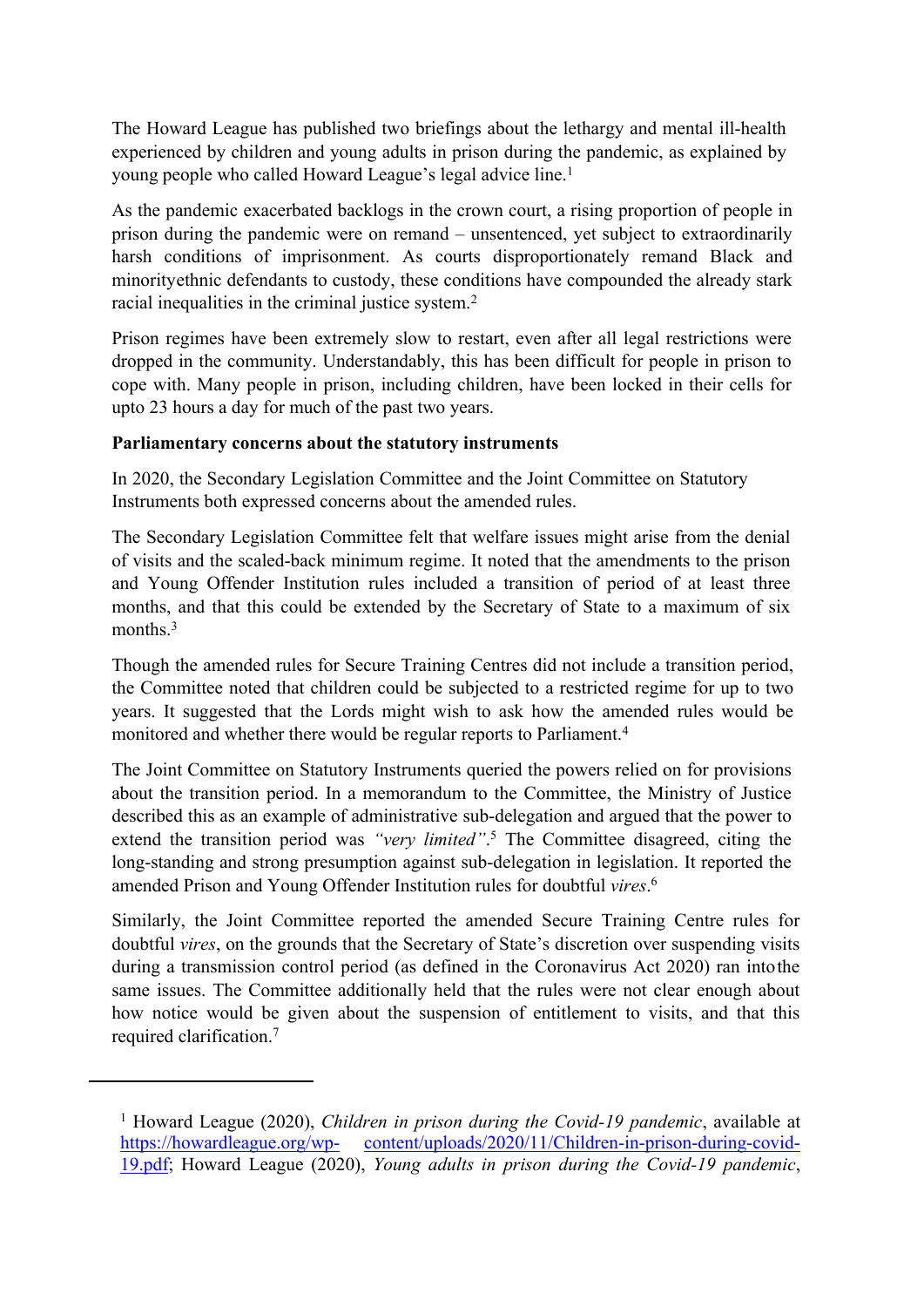available at https://howardleague.org/wp-content/uploads/2020/06/YA-Covid-19-Briefing-FINAL.pdf.

|                                                                                                                                                                | Ethnicity<br>Facts<br>and |
|----------------------------------------------------------------------------------------------------------------------------------------------------------------|---------------------------|
| Figures (2021), Remand status at Crown Court, available at https://www.ethnicity-facts-                                                                        |                           |
| figures.service.gov.uk/crime- justice-and-the-law/courts-sentencing-and-tribunals/remand-                                                                      |                           |
| status-at-crown-court/latest; Howard League (2021), What's wrong with remanding                                                                                |                           |
| 2019-21, available at architecture at a strategy wp-content/uploads/2021/09/Whats-<br>akilduan ta mujaan?<br>Report of Session                                 |                           |
|                                                                                                                                                                |                           |
| 2019-21,<br>at $\overline{5}$<br>Session<br>available<br>of<br>Report<br>Secondary                                                                             | Legislation<br>Scrutiny   |
| 16 <sup>th</sup><br>$(2020)$ ,<br>Committee                                                                                                                    |                           |
| https://committees.parliament.uk/publications/1352/documents/12229/default/.                                                                                   |                           |
| <sup>4</sup> Secondary Legislation Scrutiny Committee (2020), 22 <sup>na</sup><br>https://committees.parliament.uk/publications/1905/documents/18666/default/. |                           |
| Joint Committee<br>$(2020)$ , Fifteenth<br>Statutory Instruments<br>on                                                                                         | Report                    |
| Session 2019–21, available at<br>οf                                                                                                                            |                           |
| https://committees.parliament.uk/publications/1545/documents/14277/default/                                                                                    | (Appendix)                |
| $\frac{3}{6}$ lbid.                                                                                                                                            |                           |
| Joint Committee<br>Statutory instruments<br>$(2020)$ ,<br>on                                                                                                   | Twenty-First              |
| of Session 2019–21, available<br>Report<br>at                                                                                                                  |                           |
| https://committees.parliament.uk/publications/2474/documents/24589/default/.                                                                                   |                           |
|                                                                                                                                                                |                           |

As the concerns raised by the Secondary Legislation Committee and the Joint Committee on Statutory Instruments show, secondary legislation to amend prison rules was rushed into law without proper scrutiny and relied on dubious authority. These were not small changes: they removed core safeguards and entitlements for people in custody, with longterm implications for people who have spent time in prison during the pandemic and for theprison estate as a whole.

#### **The ongoing impact of the statutory instruments**

The amended Prison and Young Offender Institution rules came into force in May 2020. The amended Secure Training Centre rules came into force in July 2020, as restrictions in the community were eased: pubs and restaurants reopened two days later. The instruments regularised the restrictions which had already been in place, in breach of the existing rules, and provided a legislative basis for an extended period of severe restrictionsin custody.

As originally drafted both statutory instruments were to be in force until 25 March 2022 unless revoked earlier. The Secure Training Centre rules were to cease once revoked oron 25 March 2022 and the Young Offender Institution were to be subject to a three month transition period if revoked prior to 25 March 2022.

In September 2021, the Howard League and Article 39 wrote a joint letter to the then-Secretary of State for Justice about the dilution of children's legal protections in custody. The letter noted that there had been no children's rights impact assessment or equality impact assessment and that an explanatory memorandum published alongside the amended Secure Training Centre rules, which stated that children's time out of cell could be restricted to 1.5 hours a day, was unlawful and damaging.<sup>8</sup> On 12 October 2021, the Minister of State for Justice, Victoria Atkins MP, responded to confirm that the Secretary ofState had announced his intention to bring the instruments to an end, noting that the